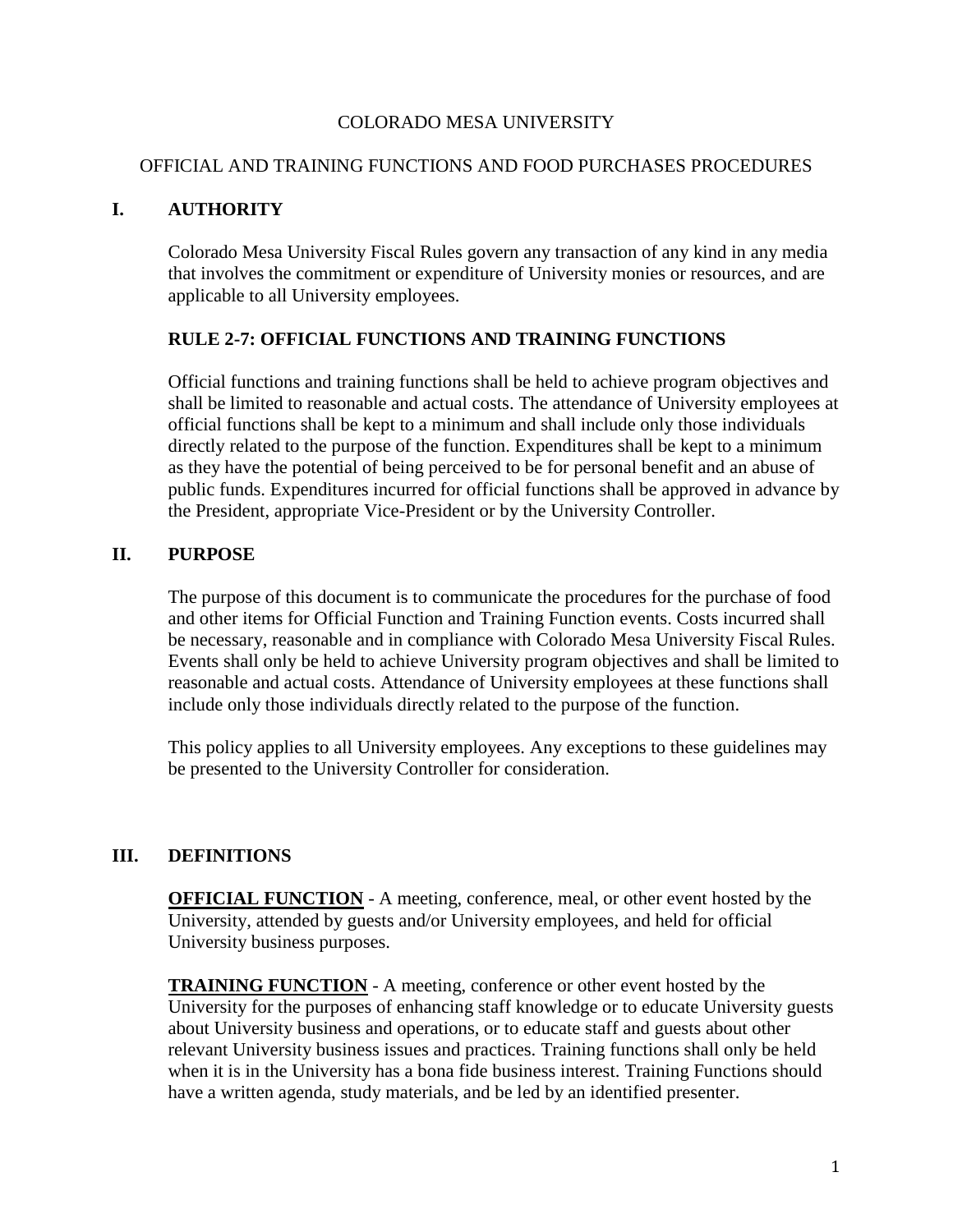The phrase "Official Functions" includes both Official Functions and Training Functions in this document.

## **EXCEPTIONS**

- 1. This definition does not include student club functions, student organization functions, or student resident life functions, which are defined as events that sustain ordinary resident life activities, such as resident hall town hall meetings and other resident hall events. Food purchased for scheduled Outdoor Program trips are excluded from the Official Function requirement.
- 2. Expenditures from club accounts for the purchase of food for student events are generally exempt from this procedure. However, it is the nature of the event or function rather than the sponsoring organization that determines whether approved Official Function forms need to be submitted with the payment documentation. To be exempt from this procedure, event expenses need to be for legitimate studentsponsored activities.
- 3. Incidental expenditures such as coffee, light refreshments, etc. incurred as a result of recruitment, special project, and other activity are not defined as an Official Function. These expenses are stated on the Travel Authorization form and as such, are approved and encumbered by the appropriate department.

## **IV. RULE**

All purchases of food and other related expenses for Official Function events using University funds require a properly approved Official Function Form.

Exceptions from use of the Official Function Form include:

- 1. Food purchased for classroom exercises (supplies) does not require an Official Function Form, but should be explained on payment documentation submitted to Accounts Payable.
- 2. Meals purchased through University Food Services (University Center cafeteria, Bookcliff Café, Sandella's, etc.) for search candidates interviewing on campus do not require an Official Function Form. *Meals provided for candidates from any offcampus establishment shall have a properly approved Official Function form in the payment documentation.*

# V. **ACTIVITIES GOVERNED BY OTHER RULES**

- 1. Meals provided to student athletes and potential recruits on campus are governed by NCAA bylaws which regulate functions related to student athletes.
- 2. Grant sponsored activities are covered by Federal and other sponsor requirements.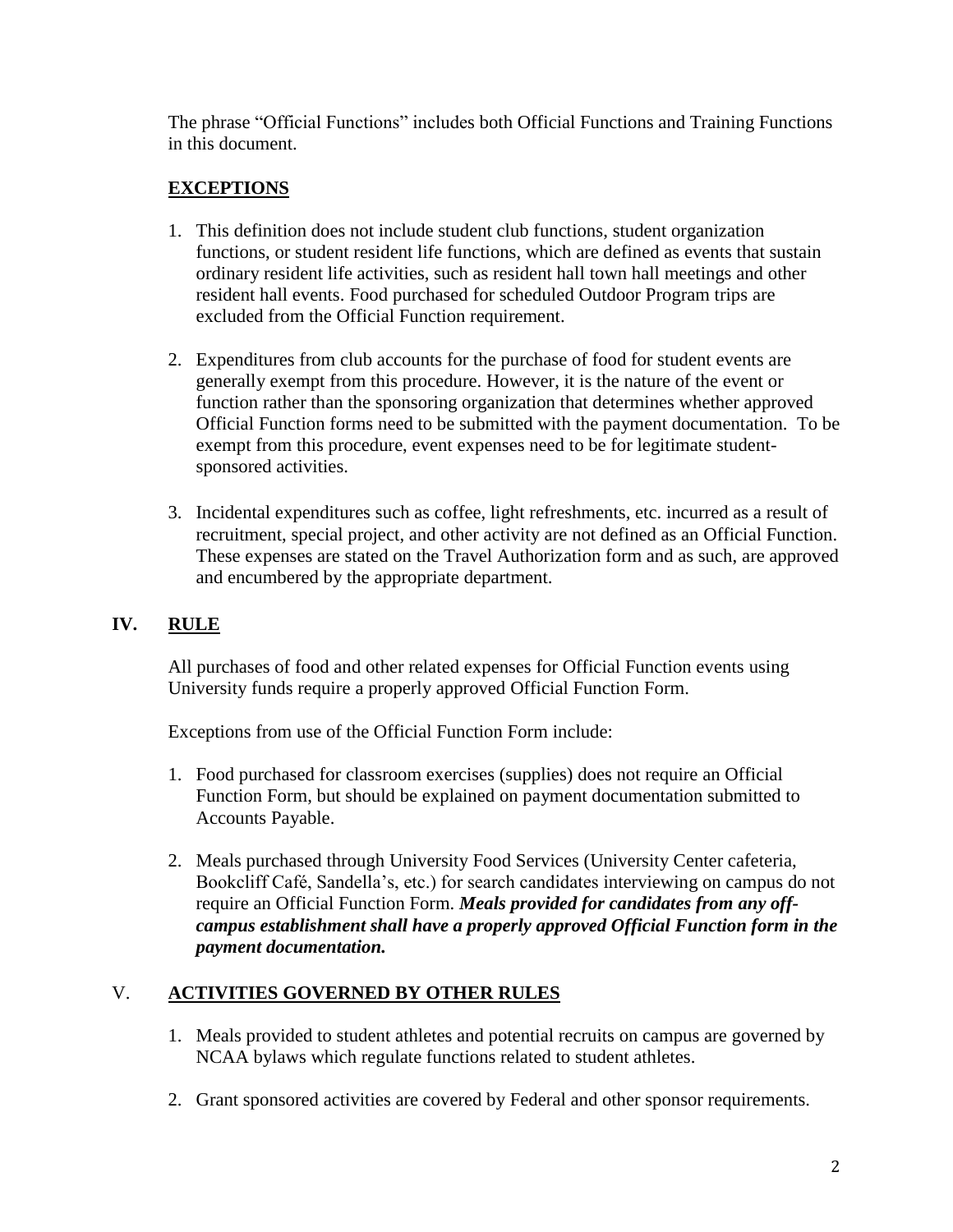When rules and regulations related to allowable expenses are more restrictive than University Fiscal Rules, Official Function expenses shall comply with those conditions. In all cases, however, Official Function expenses must be in compliance with University Fiscal Rule constraints and other University policies.

## **VI. PLANNING AND APPROVAL PROCEDURES**

- 1. Consider the following before arranging for or incurring food expenses related to University Official Functions:
	- Is the event for official University business purposes only?
	- Is the event necessary to meet or further the program objectives?
	- Are the costs reasonable and appropriate under the circumstances?
	- Is attendance by University associates or employees limited to a minimum?
	- Does the event include only those necessary to, and directly involved with, the objectives of the program?
	- Is the proposed Official Function more than just University associates or employees discussing state business during a meal?
	- Would you be comfortable justifying the expenditures to a reporter or an auditor and being associated with the expenditures of taxpayer money in a newspaper article?

If the answer is "no" to any of the above questions, the event should not be held.

- 2. The Official Function form is available from the Accounts Payable Office and is posted on the Accounting and Financial Services forms folder on the H drive.
- 3. Official Function Forms should be completed and **APPROVED IN ADVANCE** of the event. The form requires all of the following information.
	- a. The event date
	- b. Description of the event
	- c. Statement of the purpose to be achieved by the function
	- d. Number of expected attendees
	- e. Identification of the attendees as a group or by name employee training must be listed by name
	- f. Specific location of the event
	- g. The estimated maximum total cost
	- h. Department account number to be charged
	- i. Authorized signature (budget authority) for the above account number
	- j. Approval signature of person authorized to approve functions.
- 4. Approval of Official Function events requires the signature of the President or the responsible vice president or designee. Designees must be approved in writing.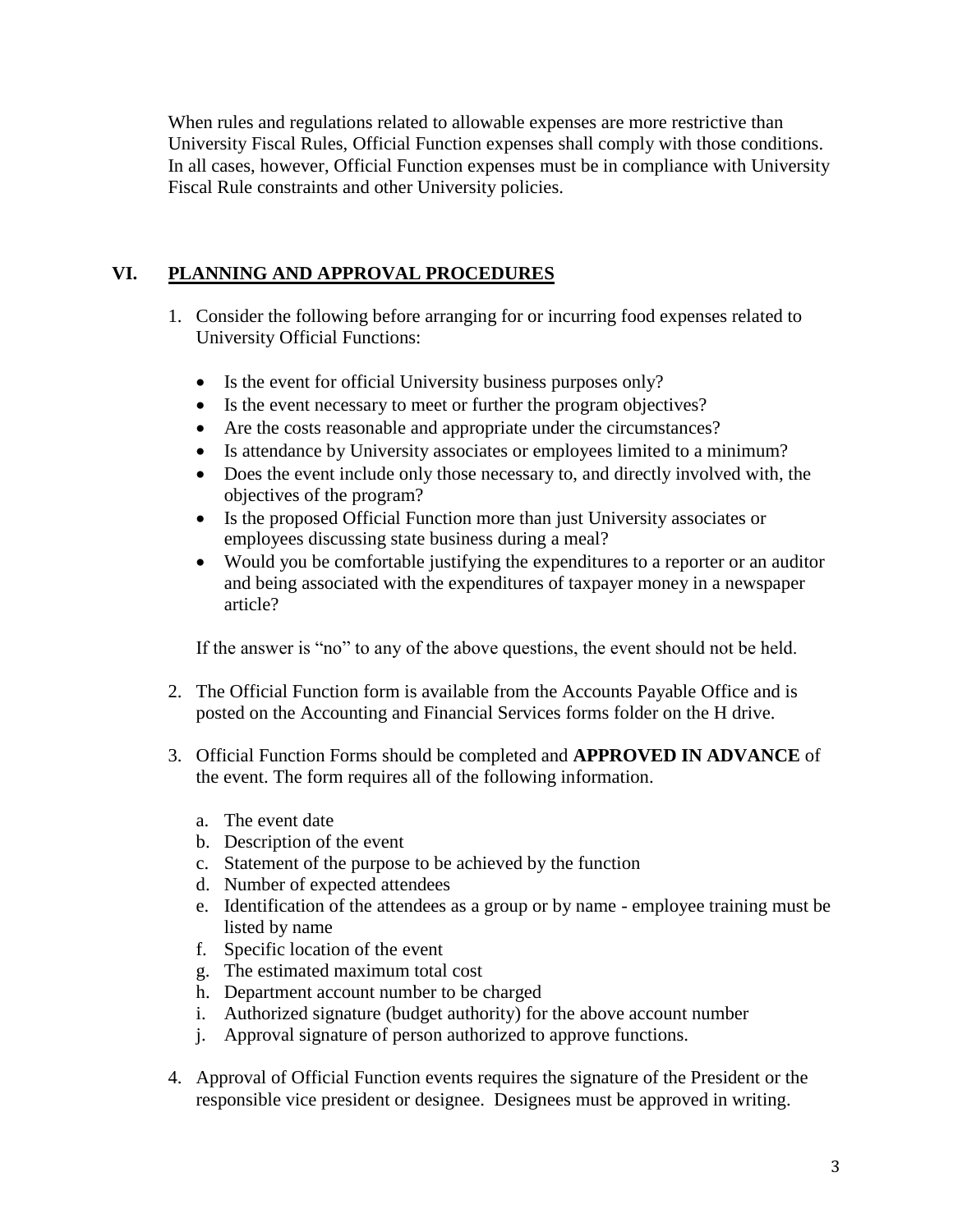5. The policy is that approvals should be obtained in advance of the Official Function event. If it is impractical to get advance approval, the approving authority may ratify Official Function events after-the-fact only if he or she determines the event is in the best interest of the University. If the approving authority declines to ratify the event expenses, the employee who sponsored the event is subject to personal liability.

### **VII. PAYMENT AND REIMBURSEMENT PROCEDURES**

- 1. Expenses for Official Functions purchased from vendors shall be paid in accordance with CMU procurement guidelines at [http://www.coloradomesa.edu/purchasing/procure.html.](http://www.coloradomesa.edu/purchasing/procure.html)
	- Up to \$5,000 use the University Procurement Card and reallocate within Procurement Card procedures. Itemized original receipts and the approved Official Function form are required.
	- Over \$5,000, call Purchasing and follow Purchase Request procedures. An approved Official Function form must be submitted with the Purchase Request.
	- If official function expenses are incurred in conjunction with approved travel, reimbursement may be claimed on the Travel Expense Voucher Form properly coded to the appropriate account with the required approved Official Function Form and itemized original receipts.
- 2. Receipts from restaurants and/or caterers must be detailed. Summarized documentation, e.g. ticket stubs or credit card receipts, are not sufficient documentation and the employee may be held personally liable for transactions without proper documentation.

# **VIII. ACCEPTABLE OFFICIAL FUNCTION ACTIVITIES**

The following are examples of acceptable Official Function events. The list is not allinclusive and is intended only as a guide.

- University hosted events to welcome non-employee guests and visitors for the benefit of the University
- Commencement ceremonies and associated receptions and events
- Festive office decorations for highly visible departments that are frequently visited by non-employee guests
- Employee or student recruitment activities
- Events designed to generate alumni, legislative, donor, and business or community support for University programs
- Formal gatherings such as award ceremonies that acknowledge employee achievements or non-employee accomplishments that benefit the University
- Employee recognition functions events in which the University recognizes or honors faculty or staff members for long and/or outstanding service
- Departmental or divisional retreats